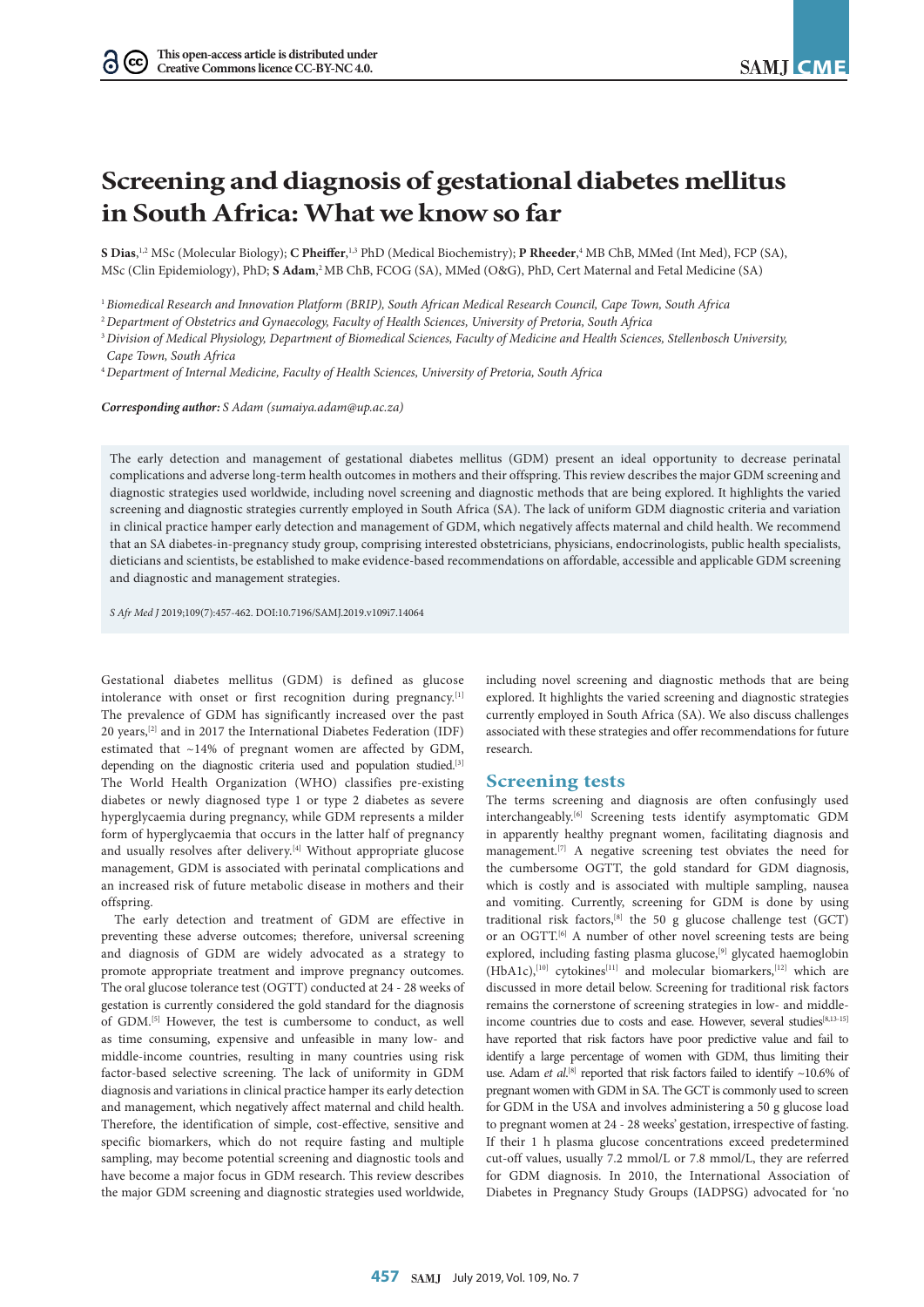screening' or 'universal testing', where all pregnant women undergo the diagnostic 75 g OGTT at 24 - 28 weeks of gestation.[16] Furthermore, the IADPSG decreased the threshold for diagnosing GDM (Table 1). These recommendations were based on findings from the Hyperglycemia and Adverse Pregnancy Outcome (HAPO) study that showed a linear correlation between maternal blood glucose concentrations and adverse pregnancy outcomes, even at glucose concentrations previously considered normal.[17] The HAPO study assessed glucose concentrations and pregnancy complications in 23 316 pregnant women across 9 countries; therefore, the IADPSG considered this evidence sufficient to alter the diagnostic criteria for GDM. A few years later, the WHO endorsed the IADPSG universal testing strategy, but remains sceptical owing to poor quality of evidence, increased costs and the possibility of overdiagnosis.[18] Globally, there are no accepted screening criteria for GDM, and universal testing for diagnosing GDM remains the recommended strategy, although its implementation varies across countries and institutions.

# **Diagnosis**

The OGTT is the gold standard for diagnosis of GDM. However, its use is not standardised worldwide and varies according to availability and access of standardised laboratories, resources, cost and GDM risk. The main issues of contention are whether a one-step or two-step procedure, which includes prior screening, is used, the glucose load (75 g or 100 g), duration of test (2 h or 3 h), glucose cut-off values, and whether diagnosis is based on one or two high glucose values.[18] GDM diagnosis has evolved considerably over the years, with older criteria based mainly on managing longterm health outcomes, while more recent criteria focus on adverse perinatal outcomes. The landmark screening and diagnostic criteria for GDM are shown in Fig. 1. In 1964, O'Sullivan and Mahan<sup>[19]</sup> proposed a two-step approach, which involved screening with the GCT, followed by a confirmatory 100 g 3 h OGTT in women who tested positive for screening. The National Diabetes Data Group (NDDG)<sup>[20]</sup> and Carpenter and Coustan[21] revised these criteria in 1979 and 1984, respectively, correcting for the higher glucose concentrations in plasma compared with venous blood that was originally used by O'Sullivan and Mahan.<sup>[19]</sup> In 1985, the WHO recommended that a 75 g 2 h OGTT be performed to diagnose GDM, using the

same thresholds as those for diagnosing diabetes in non-pregnant women.<sup>[22]</sup> In 1999, the WHO revised their diagnostic criteria for GDM to include impaired glucose tolerance (IGT) and diabetes.<sup>[23]</sup> The American Diabetes Association (ADA) adopted the Carpenter and Coustan<sup>[21]</sup> criteria and recommended testing for GDM at 24 - 28 weeks' gestation using either a one-



*Fig. 1. The evolution of gestational diabetes mellitus screening and diagnosis between 1964 and 2015. (FPG = fasting plasma glucose; OGTT = oral glucose tolerance test.)*

| Table 1. Diagnostic criteria for gestational diabetes mellitus commonly used in South Africa |         |              |                          |              |                          |                             |  |  |  |
|----------------------------------------------------------------------------------------------|---------|--------------|--------------------------|--------------|--------------------------|-----------------------------|--|--|--|
|                                                                                              | Glucose | 0 h glucose, | 1 h glucose,             | 2 h glucose, | 3 h glucose,             |                             |  |  |  |
| Organisation                                                                                 | load, g | mmol/L       | mmol/L                   | mmol/L       | mmol/L                   | <b>Values for diagnosis</b> |  |  |  |
| IADPSG/WHO/FIGO                                                                              | 75      | 5.1          | 10                       | 8.5          | $\overline{\phantom{a}}$ | $\geq$ 1                    |  |  |  |
| <b>NICE</b>                                                                                  | 75      | 5.6          | $\overline{\phantom{a}}$ | 7.8          | -                        | >1                          |  |  |  |
| <b>ACOG</b>                                                                                  | 100     | 5.3          | 10                       | 8.6          | 7.8                      | >2                          |  |  |  |
| WHO 1999                                                                                     | 75      | 7.0          | $\overline{\phantom{a}}$ | 7.8          | -                        | $\geq$ 1                    |  |  |  |

IADPSG = International Association of Diabetes in Pregnancy Study Groups; WHO = World Health Organization; FIGO = Federation of Gynaecology and Obstetrics;<br>NICE = National Institute for Health and Care Excellence; ACOG = A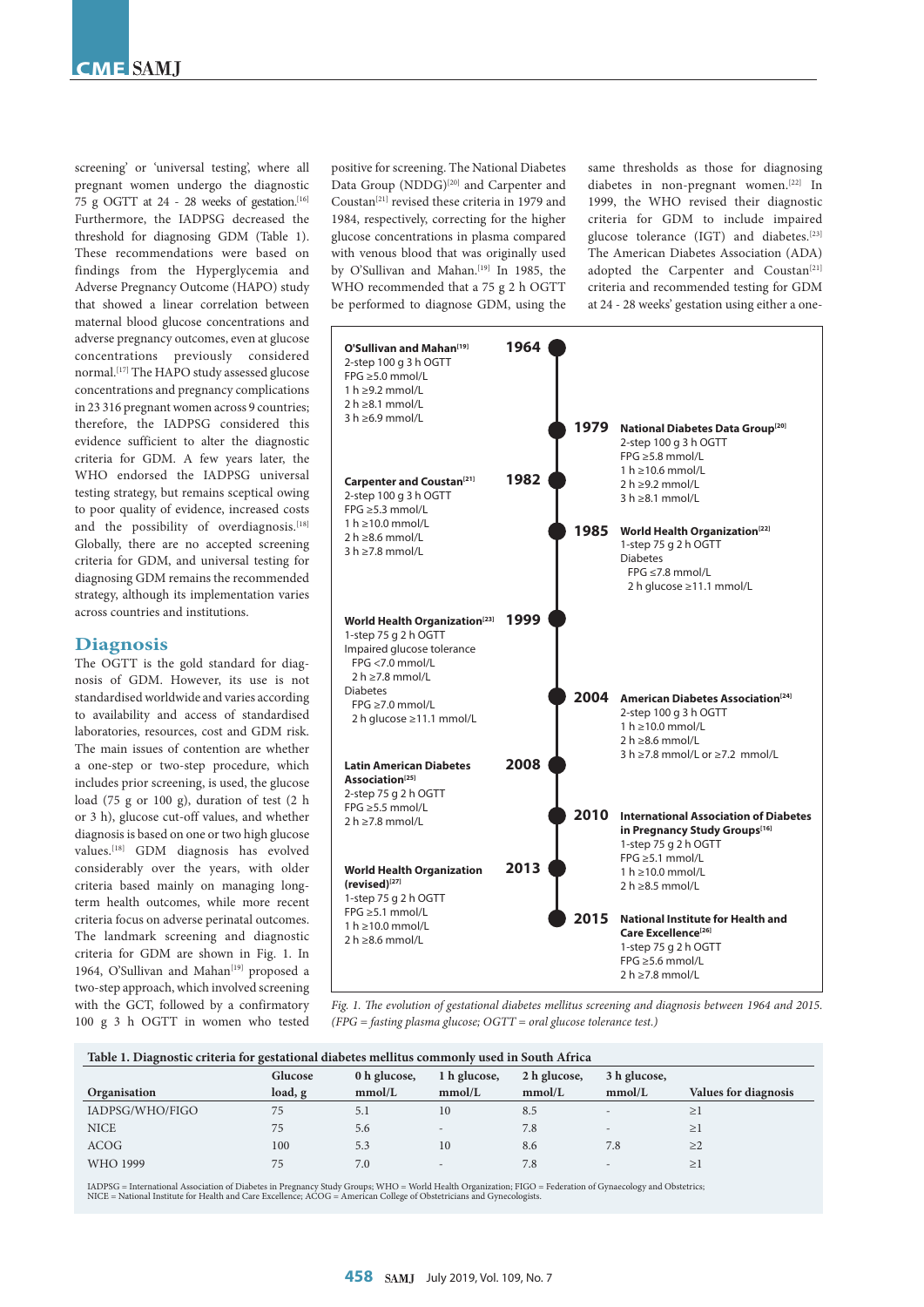step approach with the 100 g OGTT or a two-step procedure with the GCT, followed by a diagnostic 100 g OGTT.<sup>[24]</sup> In the final report of the Pan American Conference on Diabetes and Pregnancy, the Latin American Diabetes Association (LADA) criteria were proposed for the diagnosis of GDM in selected countries of South America, using a two-step approach with a 75 g 2 h OGTT.<sup>[25]</sup> In 2010, as previously described, the IADPSG proposed universal testing, where a one-step 75 g 2 h OGTT is conducted for all pregnant women at 24 - 28 weeks' gestation.[5] In 2013, the WHO revised their criteria and endorsed those of the IADPGS.[4] The National Institute for Health and Care Excellence (NICE) criteria are based on the WHO 1999 criteria, where GDM is diagnosed as IGT using the 75 g 2 h OGTT.<sup>[26]</sup> They have not adopted the new recommended IADPSG/WHO 2013 diagnostic criteria, as evidence suggests relatively small differences in clinical outcomes and increased cost implications.[27] Currently, the International Federation of Gynecology and Obstetrics (FIGO) guidelines<sup>[1]</sup> recommend the use of a glucometer for point-of-care diagnosis of GDM in limited-resource settings due to its low cost, ease of use and ability to diagnose and treat GDM at the earliest possible opportunity. However, a study investigating the performance of the glucometer diagnosis of GDM compared with the gold standard laboratory test showed poor correlation and reproducibility when GDM was diagnosed using the FIGO criteria.<sup>[28]</sup>

# **Novel screening and diagnostic strategies**

## **Glucose**

Measurement of fasting glucose concentrations has shown promise as a screening<sup>[29]</sup> and diagnostic test;<sup>[8,30]</sup> however, the test requires pregnant women to be in a fasted state and return to the clinic to obtain their laboratory results.[9] Measurement of random glucose and HbA1c levels obviates the need for fasting and has been explored as alternative screening and diagnostic tests.[31] HbA1c, a measurement of the amount of glucose bound to haemoglobin, is currently the gold standard for long-term blood glucose monitoring. However, it is affected by factors such as ethnicity, anaemia, haemodilation or other blood disorders that hamper its accuracy as a diagnostic tool for GDM.[31-33] Therefore, although these tests are convenient, fast, simple, inexpensive and can be done at point of care, the results are inconsistent, with low sensitivity and specificity, and have been unsuccessful to date.

Other novel strategies investigated in the SA population include the 'breakfast test'– a non-standardised glucose load administered to pregnant women – instead of the OGTT.<sup>[34]</sup> Because of the variability in carbohydrate content with a non-standardised glucose load,<sup>[35]</sup> the breakfast test was revised to include a standardised carbohydrate content that is equivalent to the 75 g OGTT. Marais *et al*.<sup>[34]</sup> reported a correlation between blood glucose values obtained using the designed breakfast test and values obtained using the OGTT. These and other results suggest that a standardised breakfast test that is more palatable than the OGTT may offer an alternative method for assessing hyperglycaemia during pregnancy.[36-38]

#### **Serum proteins**

Adaptation to metabolic stress during pregnancy is reflected by changes in the expression of maternal proteins. These proteins are readily detected in plasma or serum and have recently attracted considerable interest as potential screening and diagnostic proteins for GDM. Several studies have reported on the potential of maternal plasma or serum biomarkers, such as adiponectin, sex hormonebinding globulin (SHBG), C-reactive protein (CRP) and glycosylated fibronectin, as biomarkers of GDM.<sup>[39-41]</sup> Nanda *et al*.<sup>[39]</sup> reported that maternal serum adiponectin and SHBG levels at 11 - 13 weeks of gestation were lower in women with GDM than in controls. Similarly, Smirnakis et al.<sup>[41]</sup> reported lower levels of serum SHBG and higher levels of CRP during the first and second trimesters in pregnant women who subsequently developed GDM. Furthermore, glycosylated fibronectin, adiponectin, CRP and human placental lactogen (hPL) concentrations at 5 - 13 weeks of gestation were shown to be associated with GDM.<sup>[40]</sup> Together, these studies demonstrate that maternal proteins represent a promising first- and secondtrimester screening test to identify women at risk of developing GDM. Further prospective studies are required to investigate the clinical applicability of these biomarkers.

#### **Genetics**

Variants in genes regulating glucose homeostasis are increasingly being implicated in the pathogenesis of GDM and thus present candidates for biomarkers of disease pathophysiology.[42] To date, genetic studies have identified 8 genes commonly associated with the development of GDM in ≥2 independent populations. While genetic variants have been identified in other genes associated with GDM, these were only demonstrated in single populations.[12] The genes identified in ≥2 independent populations include transcription factor 7-like 2 (*TCF7L2*), adiponectin (*ADIPOQ*), melatonin-receptor 1B gene (*MTNR1B*), glucokinase (*GCK*), glucokinase regulator (*GCKR*), fat mass and obesity-associated (*FTO*), insulin-receptor substrate 1 (*IRS1*) and potassium voltage-gated channel subfamily Q member 1 (*KCNQ*). Due to variation across different populations, further studies are needed to confirm the association between risk alleles and GDM. Further analysis in diverse ethnic groups is required to examine whether these risk variants can be used as biomarkers to predict the development of GDM. Despite the association between genetics and GDM, the important role of the environment in GDM susceptibility is increasingly being recognised.

#### **Epigenetics**

Epigenetics is defined as changes in gene expression that occur without changes in the underlying DNA sequence.<sup>[43]</sup> These changes reflect gene-environment interactions and are increasingly being implicated in the pathophysiology of metabolic diseases.<sup>[44,45]</sup> Epigenetic mechanisms include DNA methylation, chromatin and histone modifications, and non-coding RNAs such as microRNAs (miRNAs). DNA methylation is the most widely studied and best characterised epigenetic mechanism, and refers to the addition of a methyl group to the fifth carbon position of a cytosine nucleotide, often leading to transcriptional repression.<sup>[46]</sup> DNA methylation plays a key role in regulating genes involved in metabolic adaptation during pregnancy,<sup>[47]</sup> and aberrant DNA methylation is implicated in the pathophysiology of GDM. Altered DNA methylation patterns have been demonstrated in maternal blood, placental tissue and cord blood of GDM-complicated pregnancies, thus supporting its potential as biomarkers.[48-53]

Wu et al.<sup>[54]</sup> demonstrated that two genes, Hook microtubuletethering protein 2 (*HOOK2*) and retinol dehydrogenase 12 (*RDH12*), are differentially methylated in placenta and whole blood of women with GDM. Interestingly, the changes in methylation status of these genes in whole blood occurred prior to the development of GDM, supporting their potential as screening biomarkers of GDM. In a study investigating maternal and cord blood in pregnant women and their offspring, Kang et al.<sup>[55]</sup> identified 200 genes that were differentially methylated in women with GDM compared with controls. Conversely, our recent study<sup>[56]</sup> showed no differences in global DNA methylation between pregnant women with GDM and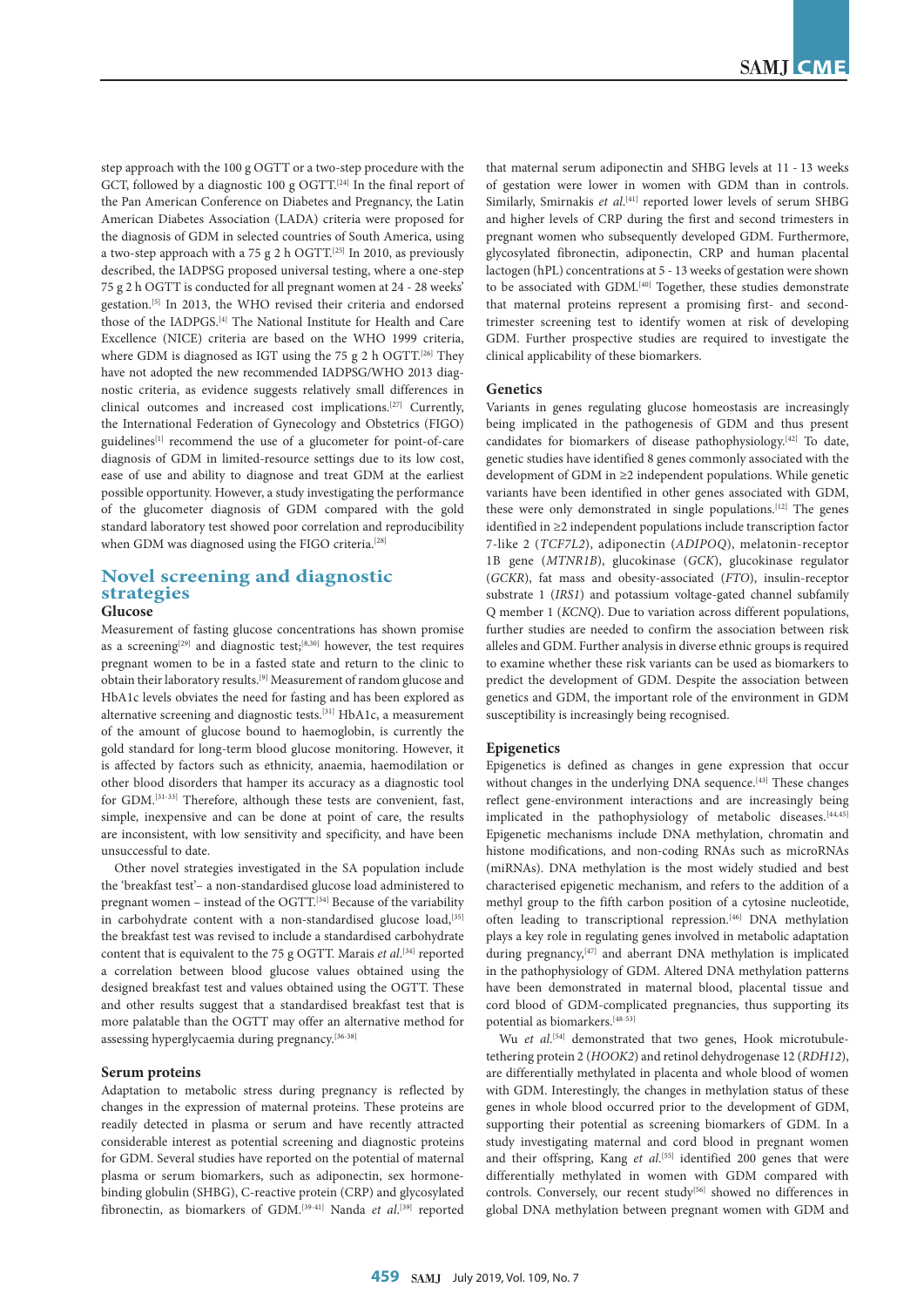those with normoglycaemia in SA. Global DNA methylation is a robust marker for overall genomic methylation; therefore, our failure could be due to subtle methylation differences between GDM and control groups. Perhaps, a more targeted approach using genomewide gene-specific DNA methylation should be considered. Together, these studies show that altered DNA methylation in different biological material plays an important role in the pathophysiology of GDM and offers opportunities as biomarkers.

Another epigenetic mechanism widely explored as a biomarker for GDM,<sup>[57]</sup> i.e. miRNAs, has been shown to post-transcriptionally regulate genes involved in diverse biological processes, including glucose homeostasis.[58] Placental miRNA expression reflects metabolic adaptation, with aberrant expression observed during GDM. Interestingly, the expression of many of these altered miRNAs is mirrored in serum or plasma, thus offering potential as biomarkers for GDM. Zhao *et al*.<sup>[59]</sup> reported that the expression of miR-29a and miR-222, miRNAs that are involved in insulin sensitivity, glucose homeostasis and beta-cell function, are decreased in serum of Chinese women with GDM compared with pregnant women without GDM. Pheiffer *et al*. [60] similarly reported that the expression of miR-222 is decreased in the serum of SA women with GDM. They also reported the decreased expression of miR-20a, which was a significant predictor of GDM. Conversely, Tagoma *et al*. [61] reported increased expression of plasma-derived miR-222 in Finnish women with GDM compared with controls, while miR-20a was increased in Chinese women with GDM compared with controls.<sup>[62]</sup> Furthermore, many studies have demonstrated that placenta-specific miRNAs are altered in pregnancy complications, such as preeclampsia, macrosomia, preterm delivery, pregnancy loss and smallfor-gestational-age babies, which further supports the use of miRNAs as predictive biomarkers for adverse pregnancy outcomes.<sup>[63,64]</sup>

GDM creates an abnormal intrauterine environment that negatively affects the long-term health of offspring, possibly through *in utero* programming of epigenetic mechanisms such as DNA methylation and miRNAs.[52,65-67] Using genome-wide methylation analysis, Heartle *et al*. [52] identified 65 CpG sites associated with 52 genes that were differentially methylated in fetal cord blood from GDM and control pregnancies. Of these, 5 candidate genes that play a role in

metabolic pathways associated with oxidative damage, cardiovascular complications, glucose and amino-acid metabolisms and adipocyte differentiation were validated. El Hajj *et al*. [65] showed gene-specific methylation changes in the maternally imprinted *MESH* gene and the non-imprinted glucocorticoid receptor (*NR3C1*) gene in both cord blood and placental tissue of GDM groups compared with controls. Recently, altered miRNA expression in the cord blood of offspring was shown to be associated with fetal complications.<sup>[66]</sup> Tryggestad et al.<sup>[67]</sup> indicated that 7 miRNAs were upregulated in human umbilical vein endothelial cells from infants born to mothers with GDM. Despite their stability, relative ease of quantification and affordability, DNA methylation and miRNAs present several challenges that hinder their reproducibility across studies. Future research should explore risk-scoring systems that can be used to combine molecular markers with maternal risk indicators to develop a clinical prediction tool for GDM.

# **Screening and diagnosis in South Africa**

The four most common diagnostic criteria used in SA are the IADPSG, NICE, American College of Obstetricians and Gynecologists (ACOG) and WHO 1999 criteria (Table 1). In 2017, the Society for Endocrinology, Metabolism and Diabetes of South Africa (SEMDSA) endorsed the IADPSG criteria and universal testing of all pregnant women.[68] However, the IADPSG criteria are still being debated, as many clinicians consider these unfeasible in low- and middle-income countries such as SA. Their view is that it leads to overdiagnosis, and places a high demand on costs, workload and resources. Therefore, many local and regional health facilities continue to use risk-factor, selective IADPSG, NICE, ACOG or WHO 1999 criteria (Table 2).<sup>[69]</sup>

# **Current perspectives and future recommendations**

- Early screening and diagnosis of GDM improve health outcomes.
- Although the OGTT is the gold standard for diagnosis, there is no consensus, and GDM diagnosis is not standardised.
- Novel screening and diagnostic strategies offer potential as biomarkers of GDM, but are yet to achieve clinical applicability.

|               |                            |                           |                     | Glucometer v.  |                               |
|---------------|----------------------------|---------------------------|---------------------|----------------|-------------------------------|
| Institution   | <b>Testing</b>             | Diagnostic criteria       | Level of screening  | laboratory     | $GDM$ management <sup>†</sup> |
| UP            | Selective <sup>‡</sup>     | WHO 2013                  | Clinic and hospital | Glucometer and | Tertiary hospital             |
|               |                            |                           |                     | laboratory     |                               |
| <b>WITS</b>   | Selective <sup>‡</sup>     | <b>NICE</b>               | Hospital            | Laboratory     | Tertiary hospital             |
| <b>UKZN</b>   | Selective <sup>#</sup> and | WHO 2013                  | Hospital            | Laboratory     | Tertiary hospital             |
|               | universal <sup>§</sup> for |                           |                     |                |                               |
|               | R K Khan Hospital          |                           |                     |                |                               |
|               | (Indian)                   |                           |                     |                |                               |
| <b>UCT</b>    | Selective <sup>#</sup>     | WHO 2013                  | Hospital            | Laboratory     | Tertiary hospital             |
| <b>SU</b>     | Selective <sup>‡</sup>     | <b>NICE</b>               | Clinic and hospital | Glucometer     | Tertiary hospital             |
| <b>UFS</b>    | Selective <sup>‡</sup>     | IADPSG/WHO 2013           | Clinic and hospital | Glucometer and | Tertiary hospital             |
|               |                            |                           |                     | laboratory     |                               |
| <b>SMU</b>    | Selective <sup>‡</sup>     | Modified WHO <sup>5</sup> | Hospital            | Laboratory     | Tertiary hospital             |
| Walter Sisulu | Selective <sup>‡</sup>     | WHO 2013                  | Hospital            | Laboratory     | Tertiary hospital             |

#### **Table 2. Current approach to gestational diabetes mellitus screening at select academic centres in South Africa\***

GDM = gestational diabetes mellitus; UP = University of Pretoria; WHO = World Health Organization; WITS = University of Cape Town; SU = Stellenbosch University;<br>NICE = National Institute for Health and Care Excellence; UKZ

All women receive an oral glucose tolerance test. ¶ The institute's own version of the WHO criteria, which have not yet been published.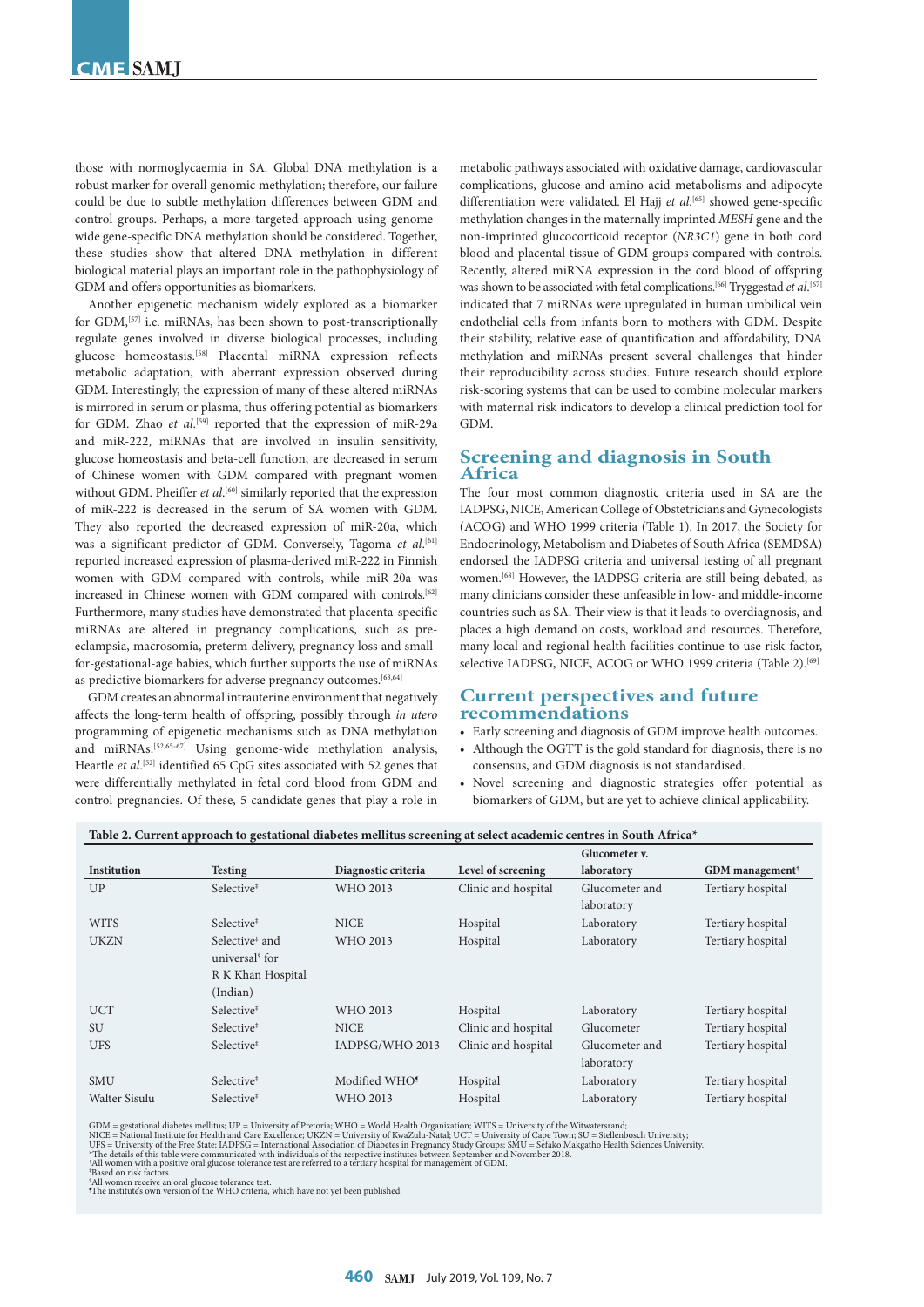- Future longitudinal studies across SA are required to assess the risks and benefits of diagnostic criteria and pregnancy outcomes.
- Experts are needed to establish and co-ordinate such initiatives and to make evidence-based recommendations on GDM screening and diagnosis.

### **Conclusions**

We have highlighted the varied screening and diagnostic strategies currently employed in SA. Although universal screening and diagnosis of GDM are widely advocated as a strategy to promote appropriate treatment and improve pregnancy outcomes, it is not feasible in many low- and middle-income countries, resulting in many countries using risk factor-based selective screening. The lack of uniform GDM screening and diagnostic criteria and variation in clinical practice negatively affect maternal and child health. There is limited evidence to support one approach over the other. There is a need for longitudinal studies across SA to investigate the association between their diagnostic criteria and pregnancy outcomes, as well as long-term outcomes in mothers and their offspring. We recommend that an SA diabetes-in-pregnancy study group, comprising interested obstetricians, physicians, endocrinologists, public health specialists, dieticians and scientists, be established to co-ordinate such initiatives and to make evidence-based recommendations on GDM screening, diagnosis and management.

**Declaration.** This publication forms part of SD's PhD degree that will be submitted to the University of Pretoria.

**Acknowledgements.** The authors would like to thank all selected academic centres in SA for their contribution regarding information for this review. **Author contributions.** All authors contributed to the compilation and writing of this article; CP and SA conceived the idea for the review; SD wrote the manuscript; and all authors reviewed and edited the draft and approved the final manuscript.

**Funding.** This work was supported by the National Research Foundation of South Africa (unique grant no. 99391), and by baseline funding from the South African Medical Research Council (SAMRC).

**Conflicts of interest.** None.

- 1. Hod M, Kapur A, Sacks DA, et al. The International Federation of Gynecology and Obstetrics (FIGO) gestational diabetes mellitus: A pragmatic guide for diagnosis, management, and care Int J Gynecol Obstet 2015;131(Suppl 3):S173-S211. [https://doi.org/10.1016/s0020-7292\(15\)30033-3](https://doi.org/10.1016/s0020-7292(15)30033-3)
- 2. Ferrara A. Increasing prevalence of gestational diabetes mellitus: A public health perspective. Diabet Care 2007;30(Suppl 2):S141-S146. https://doi.org/10.2337/dc07-s206
- 3. International Diabetes Federation. IDF diabetes atlas across the globe. 2017. [http://diabetesatlas.org/](http://diabetesatlas.org/across-the-globe.html) ss-the-globe.html (accessed 6 May 2019). 4. World Health Organization. Diagnostic Criteria and Classification of Hyperglycaemia First Detected
- in Pregnancy. Geneva: WHO, 2013. 5. Metzger Boyed E, Persson B, IADPSG panel, Gabbe SG. International association of diabetes and
- pregnancy study groups recommendations on the diagnosis and classification of hyperglycemia in pregnancy. Diabet Care 2010;33(3):676. https://doi.org/10.2337/dc09-1848 6. Sacks DB. Diagnosis of gestational diabetes mellitus: It is time for international consensus. Clin Chem
- 2014;60(1):141-143. https://doi.org/10.1373/clinchem.2013.206920
- 7. Hartling L, Dryden DM, Guthrie A, et al. Screening and diagnosing gestational diabetes mellitus. Evid Rep Technol Assess (Full Rep) 2012;21:32-41. 8. Adam S, Rheeder P. Screening for gestational diabetes mellitus in a South African population:
- Prevalence, comparison of diagnostic criteria and the role of risk factors. S Afr Med J 2017;107(6):523- 527. https://doi.org/10.7196/samj.2017.v107i6.12043
- 9. Agarwal MM. Gestational diabetes mellitus: Screening with fasting plasma glucose. World J Diabet 2016;7(14):279-289. https://doi.org/10.4239/wjd.v7.i14.279
- 10. Khalafallah A, Phuah E, Al-Barazan AM, et al. Glycosylated haemoglobin for screening and diagnosis of gestational diabetes mellitus. BMJ Open 2016;6(4):e011059. https://doi.org/10.1093/ageing/22.1.70
- 11. Abell SK, de Courten B, Boyle JA, Teede HJ. Inflammatory and other biomarkers: Role in pathophysiology and prediction of gestational diabetes mellitus. Int J Mol Sci 2015;16(6):13442-13473. https://doi.org/10.3390/ijms160613442
- 12. Dias S, Pheiffer C, Abrahams Y, Rheeder P, Adam S. Molecular biomarkers for gestational diabetes mellitus. Int J Mol Sci 2018;19(10). https://doi.org/10.3390/jms19102926 13. Matta-Coelho C, Monteiro AM, Fernandes V, Pereira ML, Souto SB, Portuguese Diabetes and
- Pregnancy Study Group. Universal vs. risk-factor-based screening for gestational diabetes an analysis from a 5-year Portuguese cohort. Endocrine 2019;63(3):507-512. [https://doi.org/10.1007/s12020-018-](https://doi.org/10.1007/s12020-018-1760-8 ) [1760-8](https://doi.org/10.1007/s12020-018-1760-8 )
- 14. Agbozo F, Abubakari A, Narh C, Jahn A. Accuracy of glycosuria, random blood glucose and risk factors selective screening tools for gestational diabetes mellitus in comparison with universal diagnosing. BMJ Open Diabet Res Care 2018;6(1):e000493. https://doi.org/10.1136/bmjdrc-2017-000493
- 15. Miailhe G, Kayem G, Girard G, Legardeur H, Mandelbrot L. Selective rather than universal screening for gestational diabetes mellitus? Eur J Obstet Gynecol Reprod Biol 2015;191:95-100. [https://doi.](https://doi.org/10.1016/s1262-3636(07)70260-4 ) [org/10.1016/s1262-3636\(07\)70260-4](https://doi.org/10.1016/s1262-3636(07)70260-4 )
- 16. International Association of Diabetes and Pregnancy Study Groups Consensus Panel. IADPSG recommendations on the diagnosis and classification of hyperglycemia in pregnancy. Diabet Care 2010;33(3):676-682.
- 17. HAPO Study Cooperative Research Group, Metzger BE, Lowe LP, et al. Hyperglycen adverse pregnancy outcomes. N Engl J Med 2008;358(19):1991-2002. [https://doi.org/10.1097/01.](https://doi.org/10.1097/01.sa.0000318681.02582.c6  ) [sa.0000318681.02582.c6](https://doi.org/10.1097/01.sa.0000318681.02582.c6  )
- 18. Sacks DB, Coustan DR, Cundy T, Donovan L, Hod M. Gestational diabetes mellitus: Why the controversy? Clin Chem 2018;64(3):431-438. https://doi.org/10.1373/clinchem.2016.266577
- 19. O'Sullivan JB, Mahan CM. Criteria for the oral glucose tolerance test in pregnancy. Diabetes 1964;13:278-285. https://doi.org/10.2337/diacare.24.7.1129 20. National Diabetes Data Group. Classification and diagnosis of diabetes mellitus and other categories of
- glucose intolerance. Diabetes 1979;28(12):1039-1057. https://doi.org/10.2337/diab.28.12.1039 21. Carpenter MW, Coustan DR. Criteria for screening tests for gestational diabetes. Am J Obstet Gynecol 1982;144(7):768-773. [https://doi.org/10.1016/0002-9378\(82\)90349-0](https://doi.org/10.1016/0002-9378(82)90349-0)
- 22. World Health Organization. Diabetes Mellitus: Report of a WHO Study Group. Geneva: WHO, 1985. 23. World Health Organization. Definition, Diagnosis and Classification of Diabetes Mellitus and its
- Complications. Geneva: WHO, 1999. 24. American Diabetes Association. Diagnosis and classification of diabetes mellitus. Diabet Care
- 2004;27(Suppl 1):S5-S10. https://doi.org/10.2337/diacare.21.1.s5 ation. Criteria for the diagnosis of gestational diabetes in selected countries of the Americas. Final report of the Pan American Conference on Diabetes and Pregnancy, 8 - 10 September 2015, Lima, Peru. [http://iris.paho.org/xmlui/bitstream/handle/123456789/28208/9789275118832\\_eng.](http://iris.paho.org/xmlui/bitstream/handle/123456789/28208/9789275118832_eng.pdf?sequence=1&isAllowed=y) [pdf?sequence=1&isAllowed=y](http://iris.paho.org/xmlui/bitstream/handle/123456789/28208/9789275118832_eng.pdf?sequence=1&isAllowed=y) (accessed 22 May 2019).
- 26. National Institute for Health and Care Excellence. Diabetes in pregnancy: Management from preconception to the postnatal period. NICE Guidelines. 2015. [https://www.nice.org.uk/guidance/ng3](https://www.nice.org.uk/guidance/ng3 ) accessed 15 June 2018).
- 27. Jacklin PB, Maresh MJ, Patterson CC, et al. A cost-effectiveness comparison of the NICE 2015 and WHO 2013 diagnostic criteria for women with gestational diabetes with and without risk factors. BMJ Open 2017;7(8):e016621. https://doi.org/10.1136/bmjopen-2017-016621
- 28. Adam S, Rheeder P. Evaluating the utility of a point-of-care glucometer for the diagnosis of gestational diabetes. Int J Gynecol Obstet 2018;141(1):91-96. https://doi.org/10.1002/ijgo.12399
- 29. Agarwal MM, Punnose J, Dhatt GS. Gestational diabetes: Problems associated with the oral glucose tolerance test. Diabet Res Clin Pract 2004;63(1):73-74. https://doi.org/10.1016/j.diabres.2003.08.005
- 30. Macaulay S, Ngobeni M, Dunger DB, Norris SA. The prevalence of gestational diabetes mellitus amongst black South African women is a public health concern. Diabet Res Clin Pract 2018;139:278-287. [https://](https://doi.org/10.1016/j.diabres.2018.03.012  ) [doi.org/10.1016/j.diabres.2018.03.012](https://doi.org/10.1016/j.diabres.2018.03.012  )  31. Amreen S, Suneel A, Shetty A, Vasudeva A, Kumar P. Use of glycosylated HbA1c and random blood
- sugar as a screening tool for gestational diabetes mellitus in first trimester. Int J Reprod Contracept Obstet Gynecol 2018;7(2):524-528. https://doi.org/10.18203/2320-1770.ijrcog20180166
- 32. Hughes RCE, Rowan J, Florkowski CM. Is there a role for HbA1c in pregnancy? Curr Diab Rep 2016;16(1):5. https://doi.org/10.1007/s11892-015-0698-y
- 33. Nguyen KA, Peer N, de Villiers A, et al. Glycated haemoglobin threshold for dysglycaemia screening, and application to metabolic syndrome diagnosis in HIV-infected Africans. PLOS ONE 2019;14(1):e0211483. https://doi.org/10.1371/journal.pone.0211483 34. Marais C, Hall DR, van Wyk L, Conradie M. Randomized cross-over trial comparing the diagnosis
- of gestational diabetes by oral glucose tolerance test and a designed breakfast glucose profile. Int J Gynecol Obstet 2018;141(1):85-90. https://doi.org/10.1002/ijgo.12427
- 35. Marais C, van Wyk L, Conradie M, Hall D. Screening for gestational diabetes: Examining a breakfast meal test. S Afr J Clin Nutr 2016;29(3):118-121. https://doi.org/10.1080/16070658.2016.1198614
- 36. Sutherland HW, Pearson DWM, Lean MEJ, Campbell DM. Breakfast tolerance test in pregnancy. In: Sutherland HW, Stowers JM, Pearson DWM, eds. Carbohydrate Metabolism in Pregnancy and the Newborn IV. London: Springer, 1989.
- 37. Rey E. Usefulness of a breakfast test in the management of women with gestational diabetes. Obstet Gynecol 1997;89(6):981-988. [https://doi.org/10.1016/s0029-7844\(97\)00141-5](https://doi.org/10.1016/s0029-7844(97)00141-5 ) 38. Ramezani LEZ. Evaluation of a breakfast as screening test for the detection of gestational diabetes. Acta
- Med Iran 2008;46(1):43-46.
- 39. Nanda S, Savvidou M, Syngelaki A, Akolekar R, Nicolaides KH. Prediction of gestational diabetes mellitus by maternal factors and biomarkers at 11 to 13 weeks. Prenatal Diag 2011;31(2):135-141. https://doi.org/10.1002/pd.2636
- 40. Rasanen JP, Snyder CK, Rao PV, et al. Glycosylated fibronectin as a first-trimester biomarker for prediction of gestational diabetes. Obstet Gynecol 2013;122(3):586-594. [https://doi.org/10.1097/](https://doi.org/10.1097/aog.0b013e3182a0c88b ) [aog.0b013e3182a0c88b](https://doi.org/10.1097/aog.0b013e3182a0c88b )
- 41. Smirnakis KV, Plati A, Wolf M, Thadhani R, Ecker JL. Predicting gestational diabetes: Choosing the optimal early serum marker. Am J Obstet Gynecol 2007;196(4):410.e1-e6. [https://doi.org/10.1016/j.](https://doi.org/10.1016/j.ajog.2006.12.011 ) [ajog.2006.12.011](https://doi.org/10.1016/j.ajog.2006.12.011 )
- 42. Wu L, Cui L, Tam WH, Ma RCW, Wang CC. Genetic variants associated with gestational diabetes mellitus: A meta-analysis and subgroup analysis. Sci Rep 2016;29(6):30539. https://doi.org/10.1038/srep30539
- 43. Christensen BC, Marsit CJ. Epigenomics in environmental health. Front Genet Media SA 2011;2(2):84. https://doi.org/10.3389/fgene.2011.00084 44. Martín-Núñez GM, Rubio-Martín E, Cabrera-Mulero R, et al. Type 2 diabetes mellitus in relation to
- global LINE-1 DNA methylation in peripheral blood: A cohort study. Epigenetics 2014;9(10):1322-1328. https://doi.org/10.4161/15592294.2014.969617
- 45. Gu T, Gu HF, Hilding A, et al. Increased DNA methylation levels of the insulin-like growth factor binding protein 1 gene are associated with type 2 diabetes in Swedish men. Clin Epigenet 2013;5(1):21. https://doi.org/10.1186/1868-7083-5-21 46. Lim DHK, Maher ER. DNA methylation: A form of epigenetic control of gene expression. Obstet
- Gynaecol 2010;12(1):37-42. https://doi.org/10.1576/toag.12.1.037.27556 47. Houde A-A, Guay S-P, Desgagné V, et al. Adaptations of placental and cord blood ABCA1 DNA
- methylation profile to maternal metabolic status. Epigenetics 2013;8(12):1289-1302. [https://doi.](https://doi.org/10.4161/epi.26554 ) [org/10.4161/epi.26554](https://doi.org/10.4161/epi.26554 )
- 48. Nomura Y, Lambertini L, Rialdi A, et al. Global methylation in the placenta and umbilical cord blood from pregnancies with maternal gestational diabetes, preeclampsia, and obesity. Reprod Sci 2014;21(1):131-137. https://doi.org/10.1177/1933719113492206 49. Ruchat S-M, Houde A-A, Voisin G, et al. Gestational diabetes mellitus epigenetically affects genes
- predominantly involved in metabolic diseases. Epigenetics 2013;8(9):935-943. [https://doi.org/](https://doi.org/-10.1016/j.jcjd.2013.03.150 ) [10.1016/j.jcjd.2013.03.150](https://doi.org/-10.1016/j.jcjd.2013.03.150 )
- 50. Lesseur C, Armstrong DA, Paquette AG, Li Z, Padbury JF, Marsit CJ. Maternal obesity and gestational diabetes are associated with placental leptin DNA methylation. Am J Obstet Gynecol 2014;211(6):654. e1-e9. https://doi.org/10.1016/j.ajog.2014.06.037
- 51. Finer S, Mathews C, Lowe R, et al. Maternal gestational diabetes is associated with gen DNA methylation variation in placenta and cord blood of exposed offspring. Hum Mol Genet 2015;24(11):3021-3029. https://doi.org/10.1093/hmg/ddv013
- 52. Haertle L, El Hajj N, Dittrich M, et al. Epigenetic signatures of gestational diabetes mellitus on cord blood methylation. Clin Epigenet 2017;9(1):28. https://doi.org/10.1186/s13148-017-0329-3